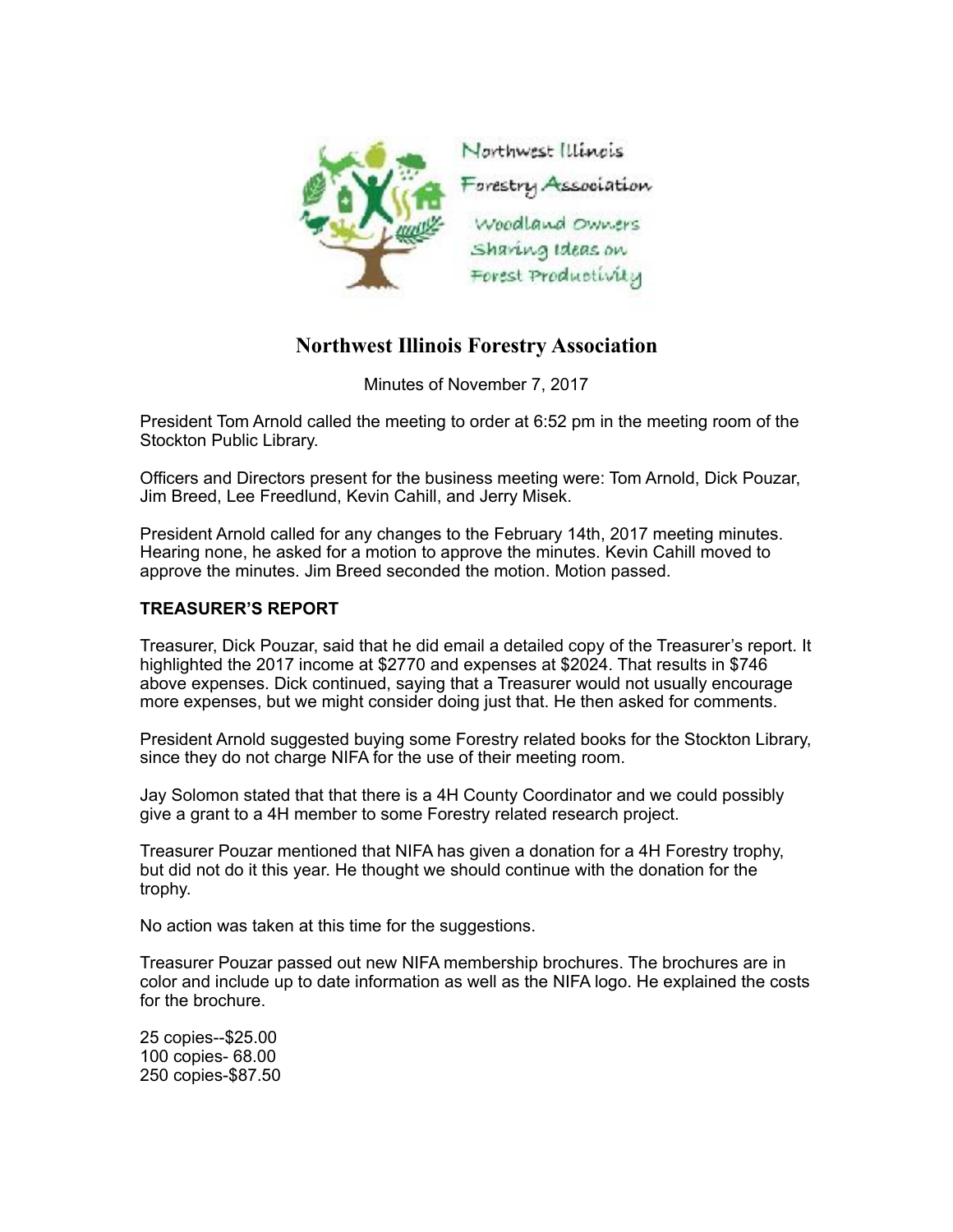Jerry Misek moved that we purchase 250 copies of the brochure. Jim Breed seconded the motion. Motion passed.

Lee Freedlund moved to accept the Treasurer's report. Jim Breed seconded the motion. Motion passed.

## **OLD BUSINESS**

President Arnold called for any old business. Hearing none, he moved on to New Business.

## **NEW BUSINESS**

President Arnold passed out 2017 NIFA agendas and said there were a couple of agenda items that did not occur and we may consider them in the 2018 agenda.

Discussion on the 2018 agenda follows:

Dec. 12th—Business meeting to work on the 2018 agenda

Jan 9th—Business meeting possibly starting with Marie McDonough of Marie's Wood Carving showing her products and possibly a short demonstration. Lee Freedlund will contact Marie about this.

Feb.  $13<sup>th</sup>$ —Business meeting with NRCS representative talking about programs related to Forestry.

March 10<sup>th</sup> —Tri-State Forestry Conference at Sinsinawa Mound

March 27th—NIFA Annual Dinner Meeting

April 7<sup>th</sup>—Natural Forest regeneration tour at Tom Arnold's farm

May 5th— Tour of 20 year old tree plantation showing the results of direct seeding of various nuts at Ken Beach's property

June or July—Tour of Kevin Ward's tree planting and specialized Forestry equipment (Jerry Misek to make the arrangements.)

Sept.—Chain Saw Safety Program at Jim Breed's forest. Possibly a beginner's session followed by an advanced session

Other possible tours included-- Brad Petersburg's control of Honeysuckle by aerial spraying.

--Tour of Kirkland Sawmill and related enterprises

--Tour of marked trees for a Timber Sale at Tom Arnold's farm

A short discussion was held about a possible new IDNR Forester being hired for our area.